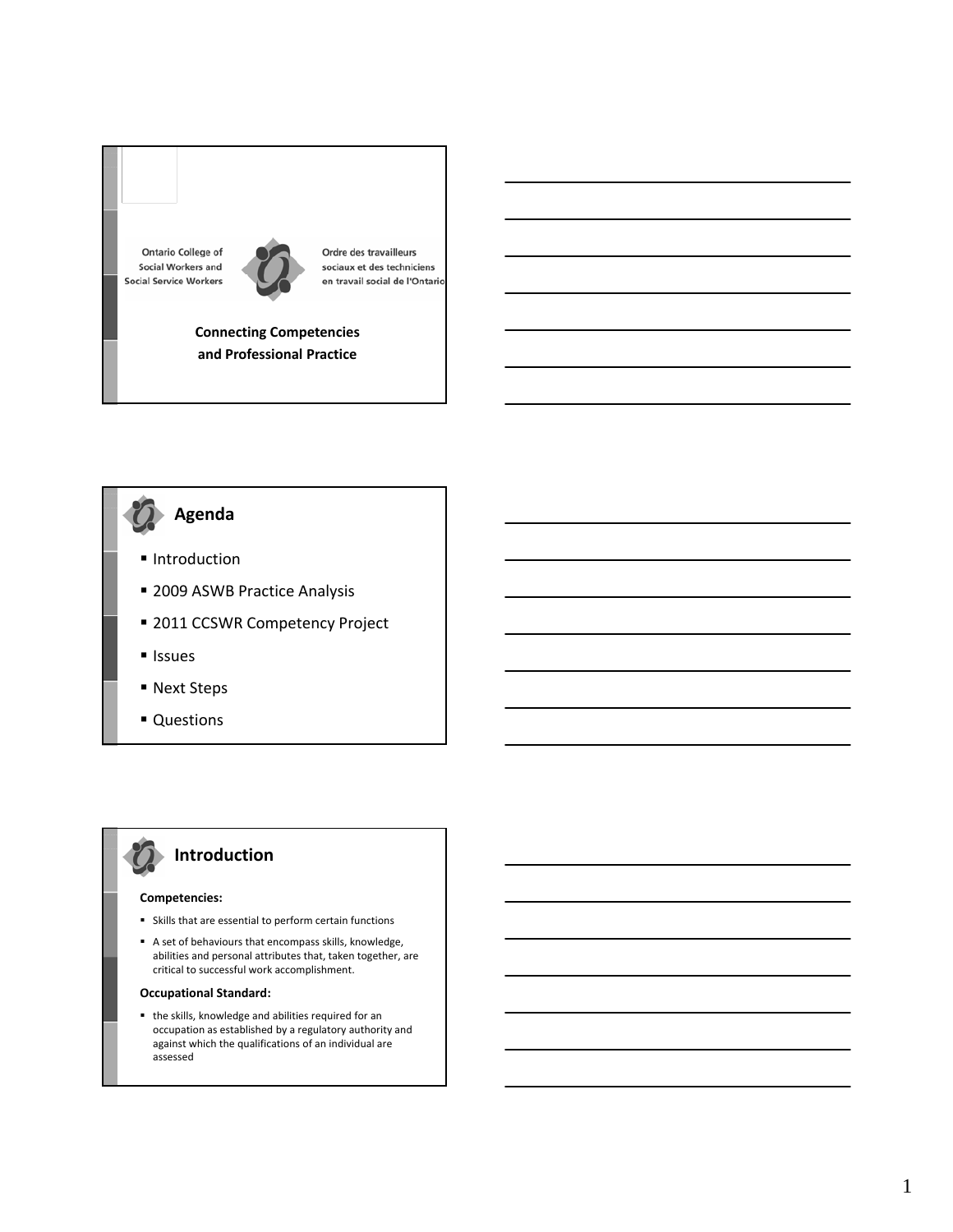# **2009 ASWB Practice Analysis**

- What: survey to determine minimum knowledge and skills necessary to perform social work safely at various educational and experience levels.
- Why: to shape the blueprints for the ASWB examinations
- Who: 16,040 North American social workers
- When: 2008-2009, results released 2010



# **2009 ASWB Practice Analysis**

### Process:

- 21 subject matter experts review list of social work tasks from previous practice analysis (Practice Analysis Task Force – PATF)
- **Pilot study with PAFT Members**
- Final survey sent to 16,000 Canadian & American social workers

# **2009 ASWB Practice Analysis**

Process (cont'd):

- PATF links tasks to exam content competency
- Passing Score Panel reviews anchor examinations to determine pass‐fail determinations
- New content outlines for examinations
- New examinations released January 2011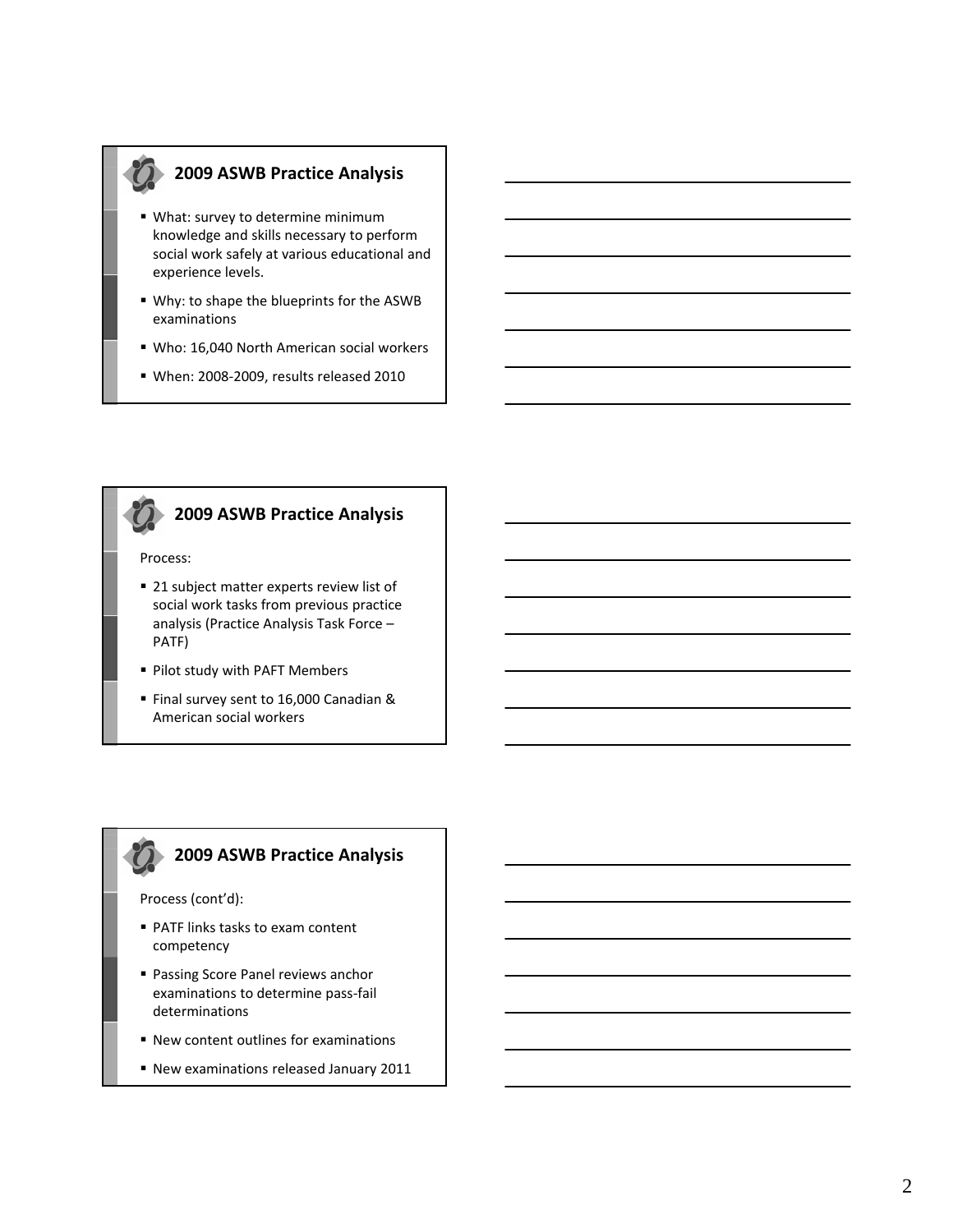

Canadian vs US Respondents:

- Response Rate: Canada 39.3% US 40.1%
- **Level of Practice:** 
	- Canada: Bachelors (53%) Masters (20%) – US: Clinical (43%) Masters (32%)
- **Practice Setting:** 
	- Canada Public Institutions (65%)
	- US Not‐for‐profit (43%)



# **2009 ASWB Practice Analysis**

- Canadian vs US Respondents:
- **Highest Degree:** 
	- Canadians: BSW (53%)
	- US: MSW (85%)
- **Practice Field:** 
	- Canadians: Mental Health (20%) – US: Mental Health (30%)
- **Primary Role:** 
	- Both: Direct Service Provider (65%)

| Content                                                                     | <b>Bachelors</b> | <b>Masters</b> | Advanced<br>Generalist     | Clinical                                          |
|-----------------------------------------------------------------------------|------------------|----------------|----------------------------|---------------------------------------------------|
| Human<br>Development<br>Diversity and<br>Behaviour in<br>the<br>Environment | 27%              | 28%            | 18%                        | 31%                                               |
| Assessment                                                                  | 28%              | 24%            | 22%                        | 26%                                               |
| Direct/Indirect<br>Practice                                                 | 26%              | 21%            | 18% (micro)<br>18% (macro) | 25%<br>(Psychotherapy,<br>Clinical, Case<br>Mgmt) |
| Relationships<br>Values & Ethics                                            | 19%              | 27%            | 24%                        | 18%                                               |

**2009 ASWB Practice Analysis**

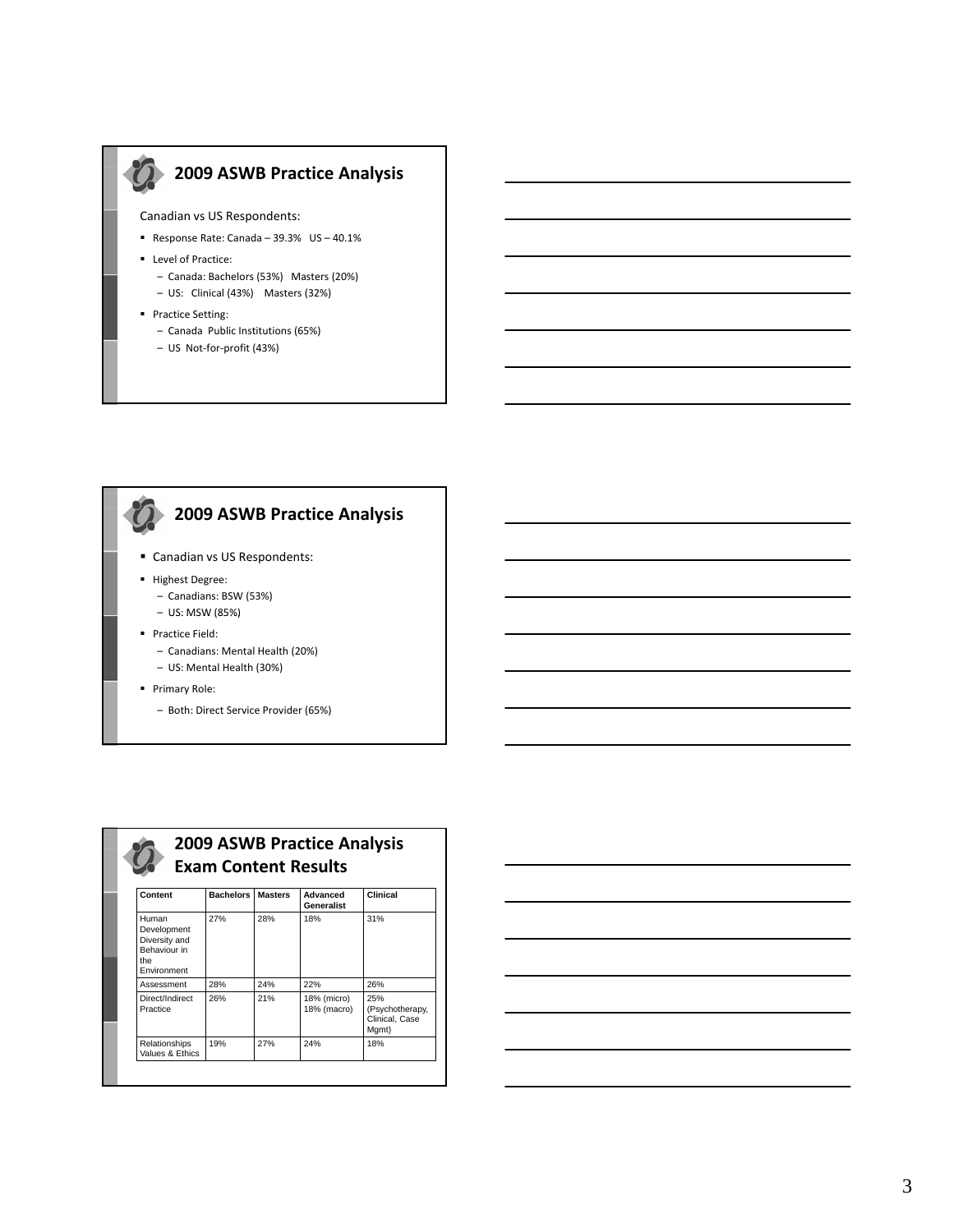### **2011 CCSWR Competency Project**

- What: survey to determine entry level competencies for safe social work practice
- Why: labour mobility; assessment of international social work credentials
- Who: 35,000 registered/licensed social workers in Canada
- When: June 2011

#### Process:

Document review: a review of relevant online and printed Canadian documents, reports, websites, and other publications produced in English and French since 1995, including some US‐based and international publications

**2011 CCSWR Competency Project**

- **E** included ASWB Practice Analysis results & Competency Profile developed by Quebec regulatory authority
- Developed preliminary list of competencies
- Reviewed and revised by Steering Committee (5 CCSWR members)

## **2011 CCSWR Competency Project**

#### Process (cont'd)

- Expert Panel Review: 1 panel consisted of practitioners from across Canada; 2nd panel consisted of all Deans & Directors of Canadian social work programs.
- **EXECT** List of competencies further revised by Steering Committee
- **Pilot test with CCSWR members**
- **Survey finalized**
- Survey 35, 000 Canadian registered/licensed social workers
- Results expected in early 2012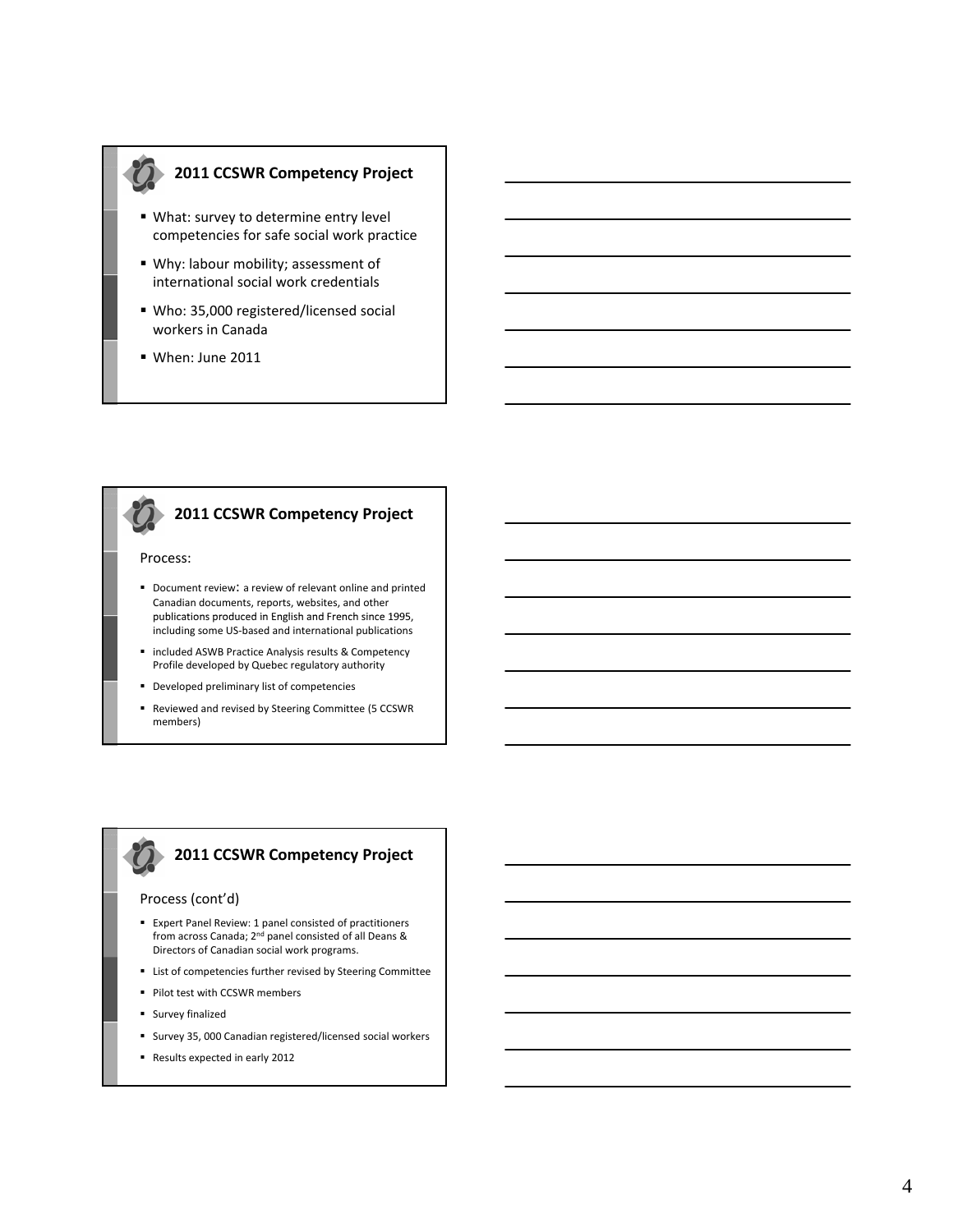### **Issues**

Competence vs Competencies:

- Defining competencies represents a de-professionalization of the social work profession
- Competency based approach inconsistent with antioppressive practice
- Reduces key concepts to a series of measurable actions
- Intellectual knowledge, critical thinking, social justice focus may be lost

# **Issues**

#### Financial Imperatives:

- Represents a shift in power from social work professionals (academics & practitioners) to those holding the purse strings (e.g. Market driven approach)
- Employer's need for "job-ready" graduate
- Fragments roles into tasks to be completed by a more technologically oriented (and less expensive) workforce

# **Issues**

#### Mobility and Regulation:

- **Credential vs Competency Assessment**
- Transportability of credential vs globalize professional standards
- Government requirements: mutual recognition of credentials